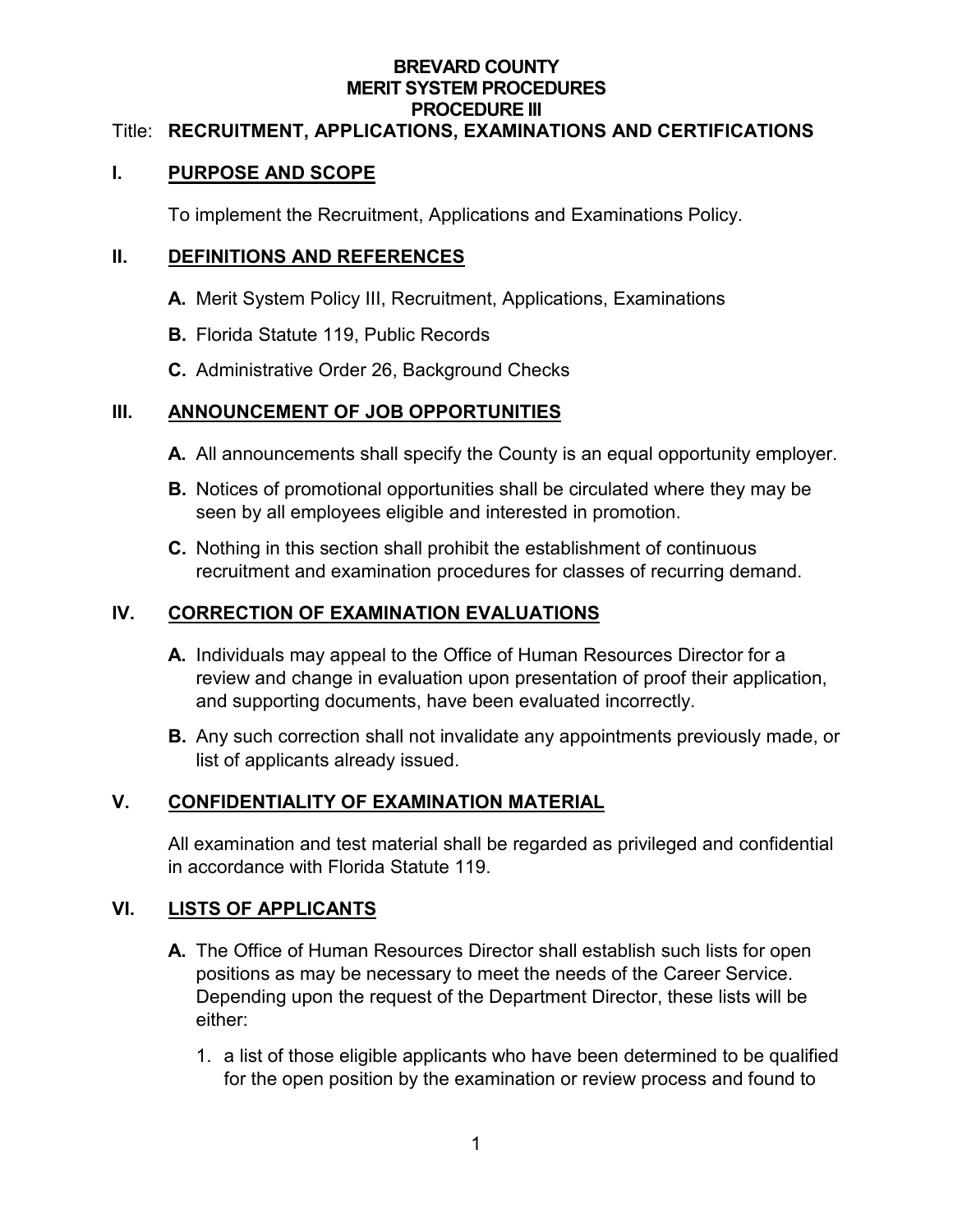### **RECRUITMENT, APPLICATIONS, EXAMINATIONS & CERTIFICATIONS PROCEDURE (continued)**

possess the minimum required knowledge, skills and abilities defined for the job, or

- 2. a list of applicants that have not been reviewed or examined for the minimum requirements of the job, but is provided to the department for their review and screening.
- **B.** Where an appointing authority announces an additional vacancy in a classification which has, similar minimum qualifications, the Office of Human Resources may, at the appointing authority's request issue a list of applicants from the prior announcement, where such list is issued within ninety (90) days of the issuance of the original list of applicants.

Where a vacancy occurs because an employee separates from County Service within ninety (90) days of his or her hire date, the Office of Human Resources may, at the appointing authority's request, issue a list of applicants from the original announcement.

**C.** Any permanent employee of the Career Service who has resigned in good standing may within a period of one (1) year request their name be placed on a list of applicants for the same class of position held at the time of separation.

### **VII. APPLICANT BACKGROUND CHECKS**

It is the responsibility of the appointing authority to conduct appropriate background checks of all applicants under final consideration for temporary or permanent positions using the guidelines of Administrative Order 26. Scope of job duties and job requirements shall be recognized and considered by the appointing authority in formulating the scope of each background investigation. Verification items to be considered include:

- **A.** Employment history, wherein prior employment experience establishes the applicant's minimum qualifications for the position sought,
- **B.** Validation of degree, licenses and certifications relating to the position sought,
- **C.** Reference checks.

Upon a candidate being selected for final consideration, the appointing authority will provide to the Office of Human Resources a completed checklist of background checks conducted before an offer of employment is made.

### **VIII. REMOVAL OF CANDIDATES FROM CONSIDERATION**

A candidate may be deemed ineligible for further consideration for any of the following causes: